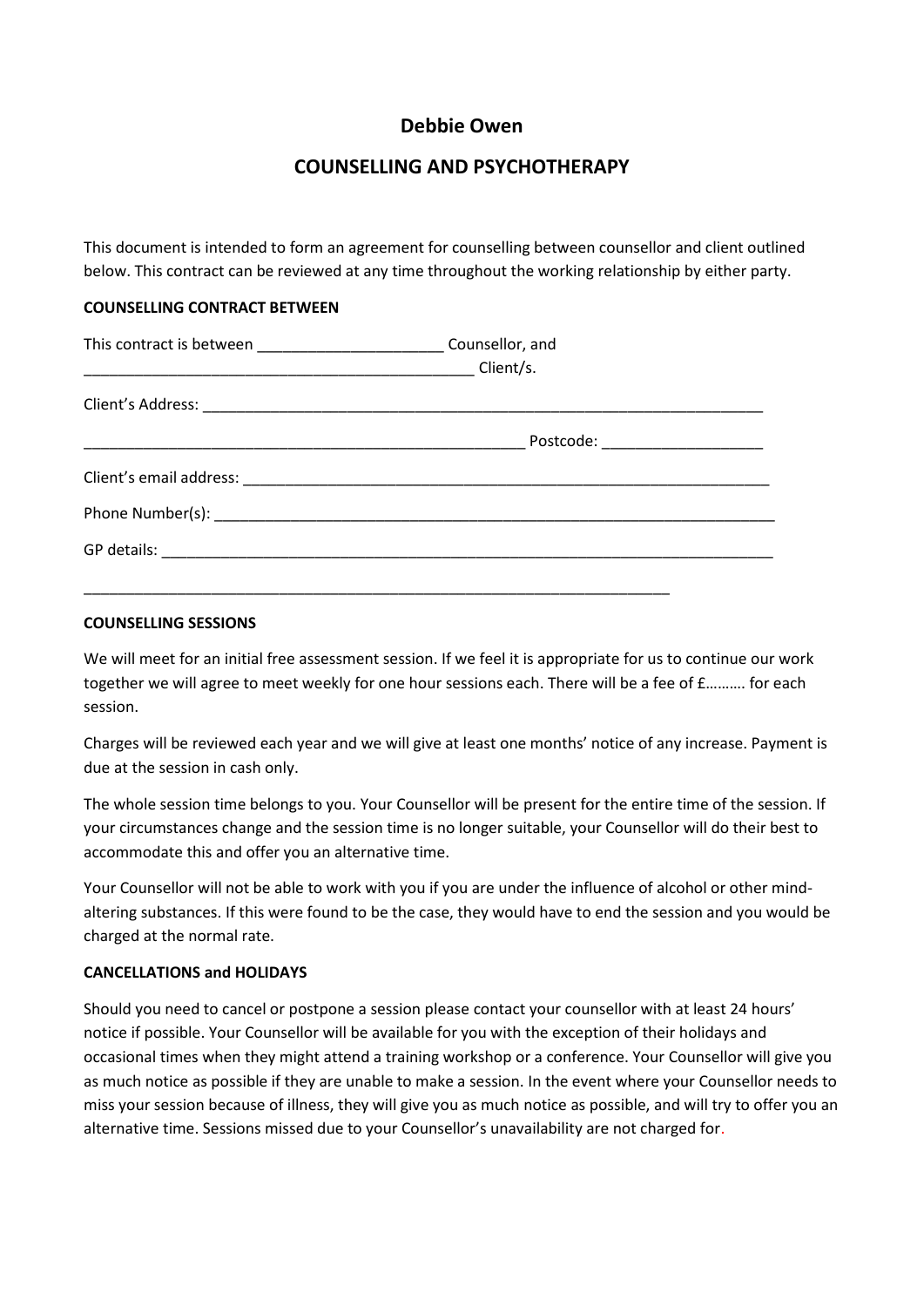You can contact your counsellor on:

Telephone: \_\_\_\_\_\_\_\_\_\_\_\_\_\_\_\_\_\_\_\_\_\_\_\_\_\_\_\_\_\_\_\_\_\_\_\_\_\_\_

Email:

Please leave the following information:

# **Your Name** and **Time and Date of your session.**

If you have not made any contact with your counsellor or attended counselling for 2 consecutive sessions, we will contact you via letter or email to inform you our sessions have been closed.

## **CONFIDENTIALITY**

Everything that is discussed with your Counsellor in the counselling session is kept in the strictest confidence. In line with the BACP (British Association of Counselling and Psychotherapy) Ethical Framework, Counsellors are required to have regular supervision and your Counsellor will need to discuss their work with their Supervisor from time to time. However, they will not disclose your name or anything that would enable you to be identified. Any information that a Supervisor receives is also treated as confidential and subject to the same ethical criteria as counselling. If you are being treated by your Doctor for emotional difficulties, it is important that you inform him or her about your Counsellor, and vice versa. Your Counsellor will not confer with your Doctor without your knowledge and permission. If there is convincing evidence that you intend to harm yourself or others, your Counsellor will need to break confidentiality by informing your Doctor, or in serious cases the Police, emergency services, or other appropriate third party. Wherever possible, and if it is considered appropriate, you will be informed of this. Your Counsellor may keep brief notes after a session, which will be securely stored. Occasionally they might want to make an audio recording of your session for the purpose of monitoring their work, but this would only occur with your prior knowledge and permission. Again these data are securely stored and destroyed after use.

### **Face-to-Face contact outside sessions;**

Should you happen to see your Counsellor outside of your session please be aware that they will not greet you, this is to protect your privacy and maintain confidentiality. This is especially important if you are with other people. If you acknowledge them openly, then they will respond in an appropriate, professional manner. Should you find yourself in a situation where you and your Counsellor are part of the same group, either social or professional, serious consideration will be given to the complications of this dual role relationship. Where appropriate, and possible, your Counsellor will withdraw.

# **Facebook, Twitter, Linked in and all social media;**

Please do not invite your counsellor to join you on any social media. They are not permitted to do so under their strict Codes of Ethics, and refusal can cause offense where none is intended.

### **Endings;**

You will normally know when you are ready to finish counselling and you can address this issue with your Counsellor within a session. We ask that you give at least one weeks' notice before finishing so that you can have the chance to discuss your decision, but there will be no pressure on you to continue with counselling. The Counsellor reserves the right to terminate therapy where the client is not abiding by the agreement, or